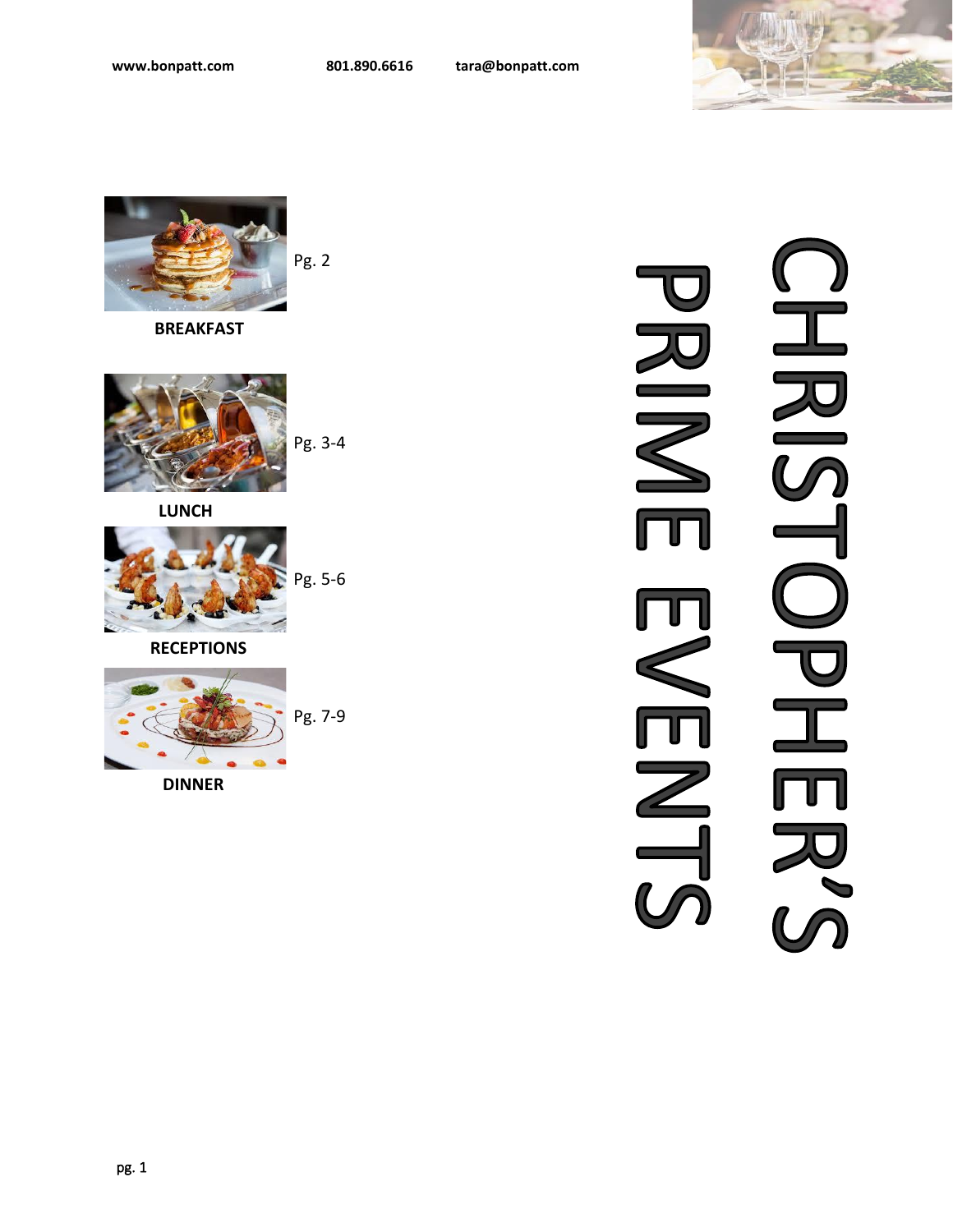

# **BREAKFAST BUFFETS**

*Minimums may apply All prices are per person and are subject to a 21% service charge and 8.75% Utah state sales tax*

## **Continental \$16**

Assorted muffins with honey butter Assorted European Danish Fresh-cut fruit medley Greek yogurt parfait with honey toasted granola and fresh berries Fresh Orange Juice

## **Hot Buffet \$21**

American breakfast potatoes Natural Applewood smoked bacon Natural spiced sausage Utah all natural free-range scrambled brown eggs Belgian Waffle with & maple syrup Fresh-cut fruit medley Orange Juice & Apple Juice **ADD** Our made to order Omelet Station for \$10 pp

# **ALA CARTE ITEMS**

## **Chorizo Breakfast Burritos \$11 ea.**

Natural pork chorizo made locally, chopped breakfast potatoes, scrambled eggs, Jack and cheddar cheese in a jumbo fresh flour tortilla with roasted tomato salsa and sour cream

## **The Breakfast Sandwich \$12 ea.**

Natural Applewood smoked bacon, grilled uncured ham, scrambled egg, fried hashbrown patty and cheddar cheese on a butter grilled ciabatta – served with ketchup and hot sauce

## **Bakery Dozens \$39**

*Choose 1 per dozen ordered (feel free to mix & match dozens)* 

- Fresh jumbo muffin assortment with honey butter
- Assorted European Danish
- Fresh Jumbo Croissants with strawberry preserves
- Assorted savory & sweet bagels with plain cream cheese and veggie herb spread

# **Fresh-cut Fruit Medley w/ dip \$5pp**

**(20 person minimum)** Cantaloupe, Honeydew, Pineapple, Grapes

## **Greek Yogurt Parfait \$7.25 pp**

Vanilla Greek yogurt with honey toasted granola, fresh assorted berries

## **Coffee Service \$38 gal**

Fresh bean grind provided by Star Mountain Roasters in Salt Lake City

## **Juice Service \$13 carafe**

Choose from Orange, Apple, Grapefruit, Tomato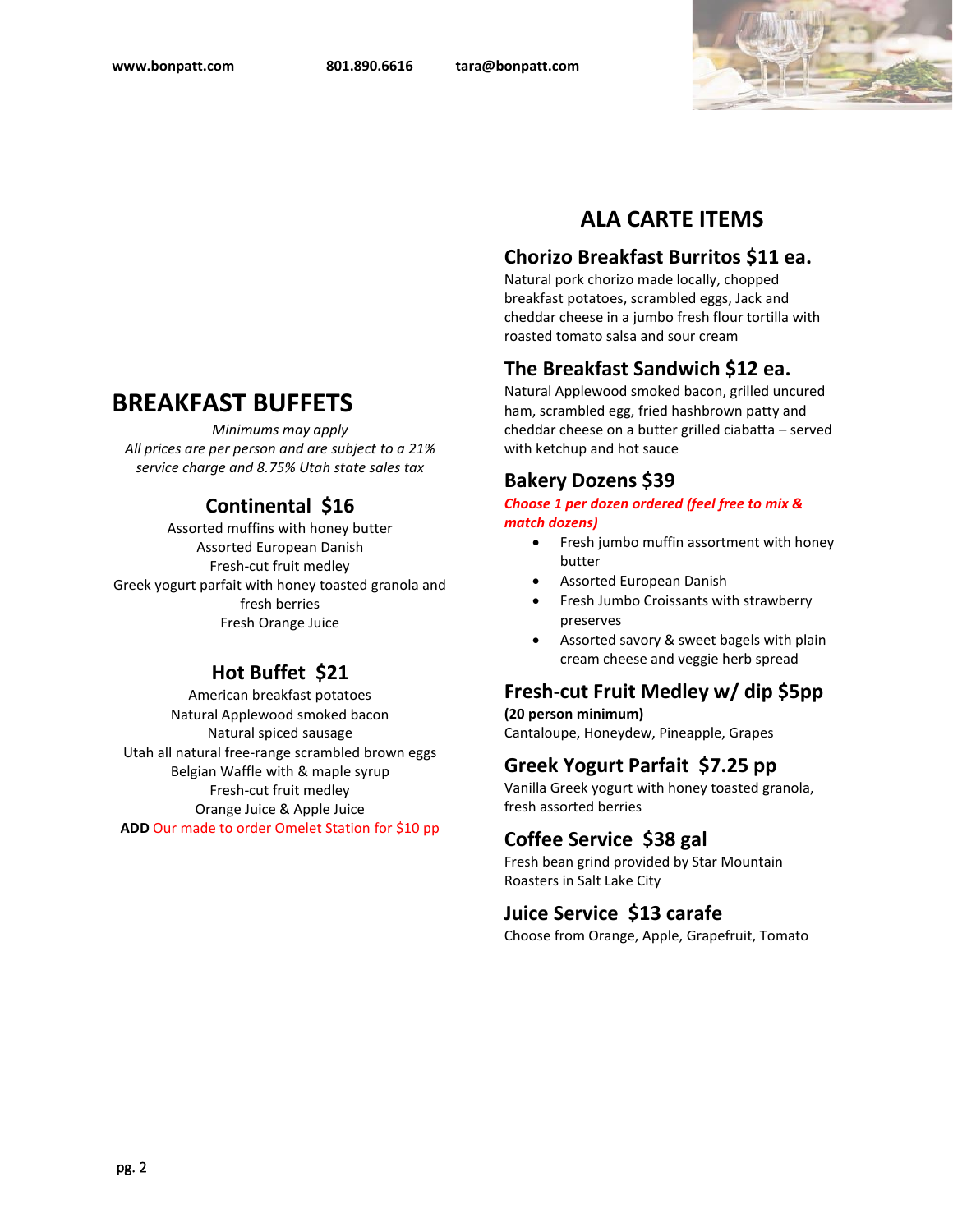

# **LUNCH BUFFETS**

*Room rental | 30 Person minimum All prices are per person and are subject to a 21% service charge and 8.75% Utah state sales tax*

*Each of our luncheon buffets includes fresh lemonade, Fresh-cut fruit, Cookies/brownies, Chef's daily salad*

#### **Boxed Lunch \$14** *(10 box minimum)*

Choose from: Turkey avocado club :: Steak Caprese Sandwich :: Grilled Portabella wrap :: BBQ Chicken & Havarti *Includes fresh-cut fruit, cookie/brownie, Chef's fresh salad*

#### **Potato Bar \$17**

Sea Salt Rubbed Baked Potatoes Vegetarian black bean chili Spicy BBQ slow roasted pork shoulder Fire roasted root vegetable medley Jack/cheddar cheese blend Butter, sour cream and chives Chopped bacon

#### **Mexican Steak House \$21**

8oz. grilled Prime Steak, rice and black bean burritos BYO Poblano roasted chicken tacos Cheese enchiladas Spanish style toasted cumin rice

#### **Kabobs \$24**

Marinated USDA Prime steak kabobs with onions and bell pepper Spicy plum glazed chicken kabobs with bell pepper and pineapple Garlic, dill and roasted red pepper rice pilaf

#### **The BBQ \$26**

Trio of BBQ Baby Back Ribs Balsamic, marmalade and brown sugar roasted ¼ chicken Twice cooked Greek potatoes with parmesan Honey and chili rubbed street corn

#### **The Grill \$34**

4oz. Spinach and Parmesan Stuffed Steak Tenderloin with Garlic Peppercorn Sauce 4-5oz. Petite Creole chicken on house "dirty rice" Herb roasted red potatoes Fire roasted vegetable medley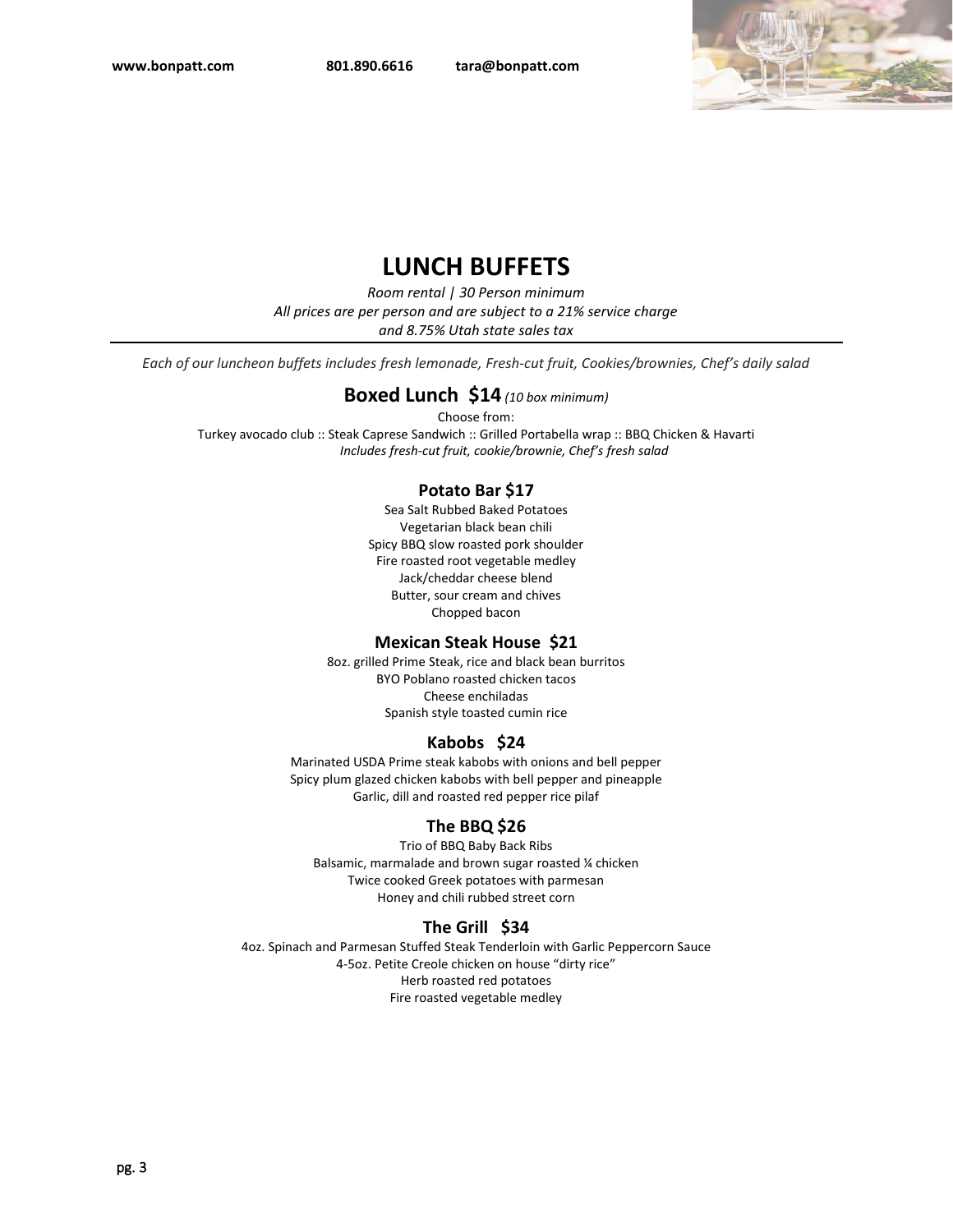

# **PLATED & SERVED LUNCHES**

*Room rental | Food & Beverage minimums may apply All prices are per person and are subject to a 21% service charge and 8.75% Utah state sales tax*

*Our plated and served lunches include chef's choice salad, Sourdough roll with honey butter, fresh lemonade*

## **Chicken Teriyaki \$16**

Marinated and teriyaki kissed chicken breast with whipped potato and chef's vegetable

## **Korean BBQ Medallions \$22**

Sliced steak medallions with Korean BBQ glaze, roasted garlic mashed potato, roasted green beans with miso ginger sauce

# **Bacon Wrapped Steak Medallion &**

## **Chicken Picatta \$29**

Our center cut shoulder steak wrapped with Applewood smoked bacon paired with our parmesan crusted scaloppini of chicken with lemon caper cream sauce, whipped potatoes & roasted asparagus

## **Spinach & Parmesan Crusted Salmon \$25**

Fresh salmon filet with our creamy parmesan spinach, whipped potatoes and lemon butter grilled asparagus

## **Steak Creole & BBQ Shrimp \$27**

Zesty creole shoulder steak medallion paired with our BBQ bacon shrimp and pineapple skewer with whipped potatoes and citrus grilled zucchini ribbons

## **Lump Crab Cakes \$32**

Maryland jumbo lump crab cakes with spicy tartar, whipped potatoes and twice cooked Brussel sprouts with bourbon bacon butter

## **Petite Filet Mignon \$51**

Our most tender prime steak classically prepared with roasted garlic and parmesan mashed potato, fire roasted asparagus and peppercorn demi-glace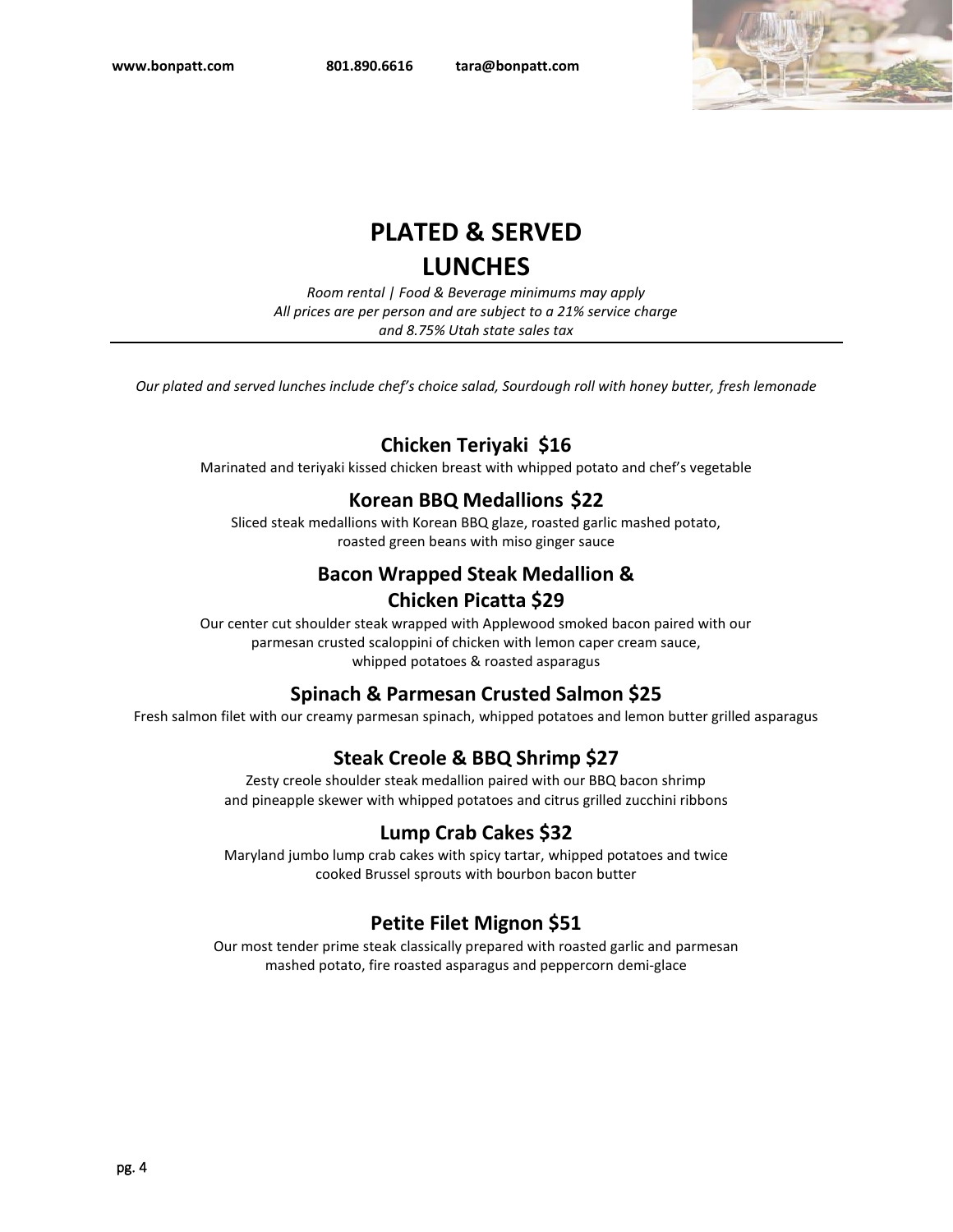

## **Hors de oeuvres** (25 piece minimum)

**HOT** *(priced each piece unless noted)* Tony Chan's Sweet/Spicy Ribs \$5 BBQ Pork Sliders with slaw \$4.75 Steak Martini w/asparagus \$6.50 Grilled cheese/Tomato Basil Soup Cups \$4.55 Thai Chicken Satay \$3.95 Crab & Andouille Stuffed Mushrooms \$3.75 Steak Sliders w/ jalapeno aioli \$5.50 Bourbon Peppercorn Meatballs \$3.95 (2pcs. pp) Hot Spinach artichoke dip w/chips \$75 (25ppl)

**COLD** *(priced each piece unless noted)* Jumbo Shrimp Cocktail Cup \$5.95 Tomato Bruschetta \$3.25 Chips, roasted salsa, guacamole \$25 (20ppl) Strawberry caprese skewer \$3.85 Creole shrimp salad/avocado on sourdough \$5.25

#### **Chilled Trays & Displays**

Vegetable Crudité \$50 *(25 ppl)* \$90 *(50 ppl)* \$170 *(100ppl) Fresh celery sticks, carrot sticks, cucumber wheels, zucchini sticks, bell pepper, grape tomato, poached asparagus, mushroom quarters, radishes with roasted garlic Ranch dip and roasted red pepper hummus*

Fruit Display \$55 *(25 ppl)* \$95 *(50 ppl)* \$175 (100ppl) *Example (based on seasonal availability): Sliced cantaloupe, sliced honeydew, sliced watermelon, sliced pineapple, strawberries, mango, blackberries, red grapes, vanilla bean Greek yogurt & honey dip*

Artisan Cheese Display \$130 *(25 ppl)* \$225 *(50 ppl)* \$400 *(100 ppl) Example: Heber Valley aged white cheddar, Heber Valley pepper jack, Herbed goat cheese, Pt. Reyes Bleu cheese, Smoked Swiss, Almond crusted Brie with honey, dried fig, dried apricot, red grapes, crackers and toast points*

Antipasto Display \$135 *(25 ppl)* \$230 *(50 ppl)* \$405 *(100 ppl)*

*Hard salami, sopresseta, prosciutto, Asiago, roasted artichoke, balsamic roasted mushrooms, herb roasted onion, lemon grilled asparagus, caprese skewers, House flatbread*

> Jumbo Shrimp Cocktail \$135 *(25 pcs)* \$260 *(50ppl)* \$500 *(100 ppl) Giant black tiger shrimp, spicy cocktail sauce, lemon wedges and grilled lemon*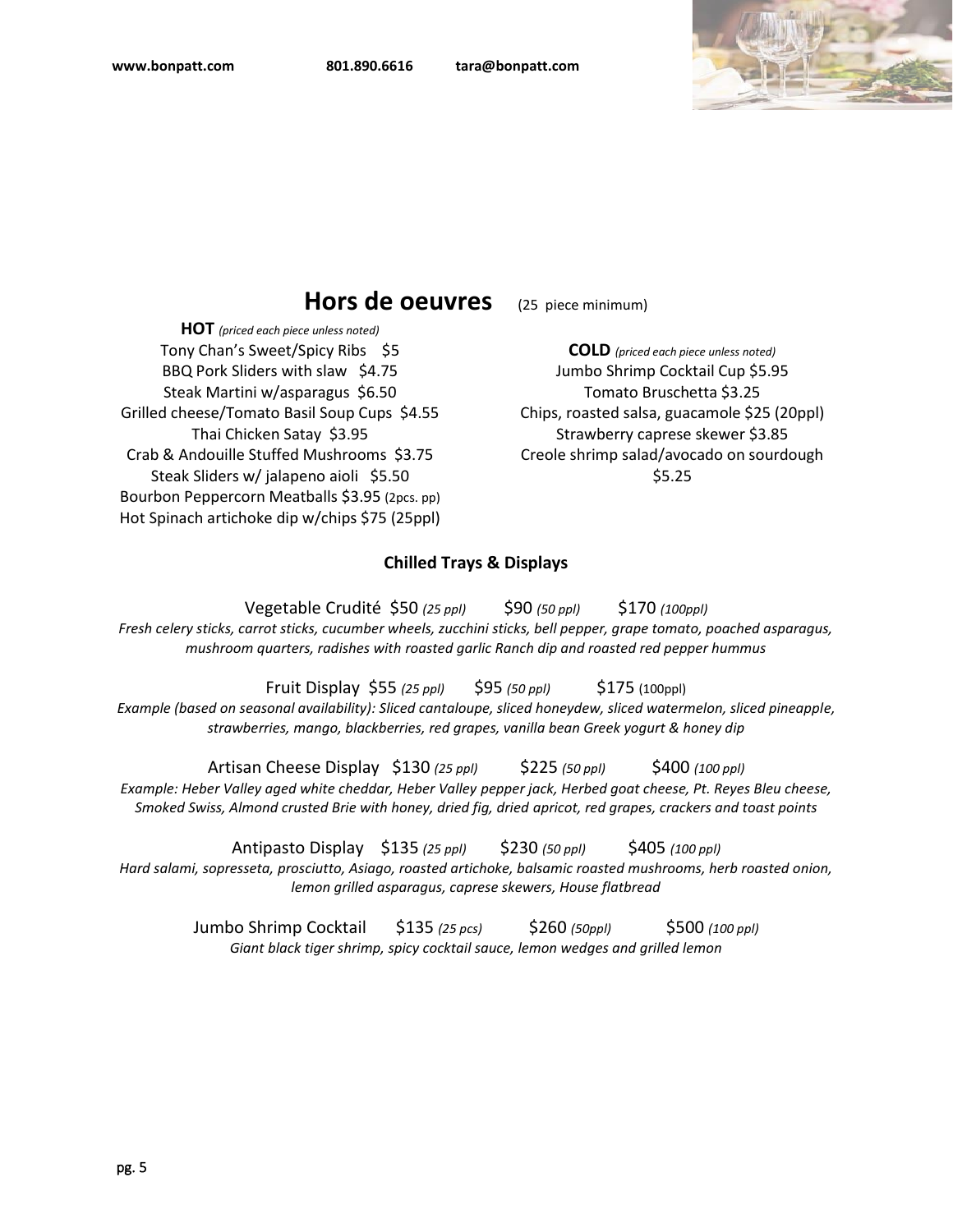**[www.bonpatt.com](http://www.bonpatt.com/) 801.890.6616 tara@bonpatt.com**



# **APPETIZER PACKAGES**

*Take the headache out of planning by selecting one of our pre-packaged receptions to kick off your event or as entire event unto itself.* **40 Person minimum :: Portion limits may apply**

**Classic Reception \$12pp** *30min (ADD ON ONLY)* **\$22** *2 hrs*

Fresh vegetable crudité with roasted red pepper hummus and garlic ranch dip Roasted turkey and avocado sliders Bourbon peppercorn meatballs Ceviche Shots (Passed)

#### **Elegant Reception \$55pp** *2hrs*

 Jumbo Shrimp Cocktail Display Artisan Cheese & Fruit Display with house made crackers and toast points Heirloom tomato & Goat cheese bruschetta Spicy bacon wrapped chicken with garlic jam Smoked Salmon Cucumber Cups (passed) Bourbon peppercorn meatballs Live action station featuring event dedicated chef (selections supplied when booking)



# **How Much Will They Eat?**

If your main event is a dinner and you are simply supplying some "bites" for a cocktail hour, plan on a variety of 3-4 selections at about 2 pieces per person. For Appetizer ONLY receptions, up the variety to 5-7 selections and add 1-2 of our action stations and some desserts; Order enough for 4 pieces per person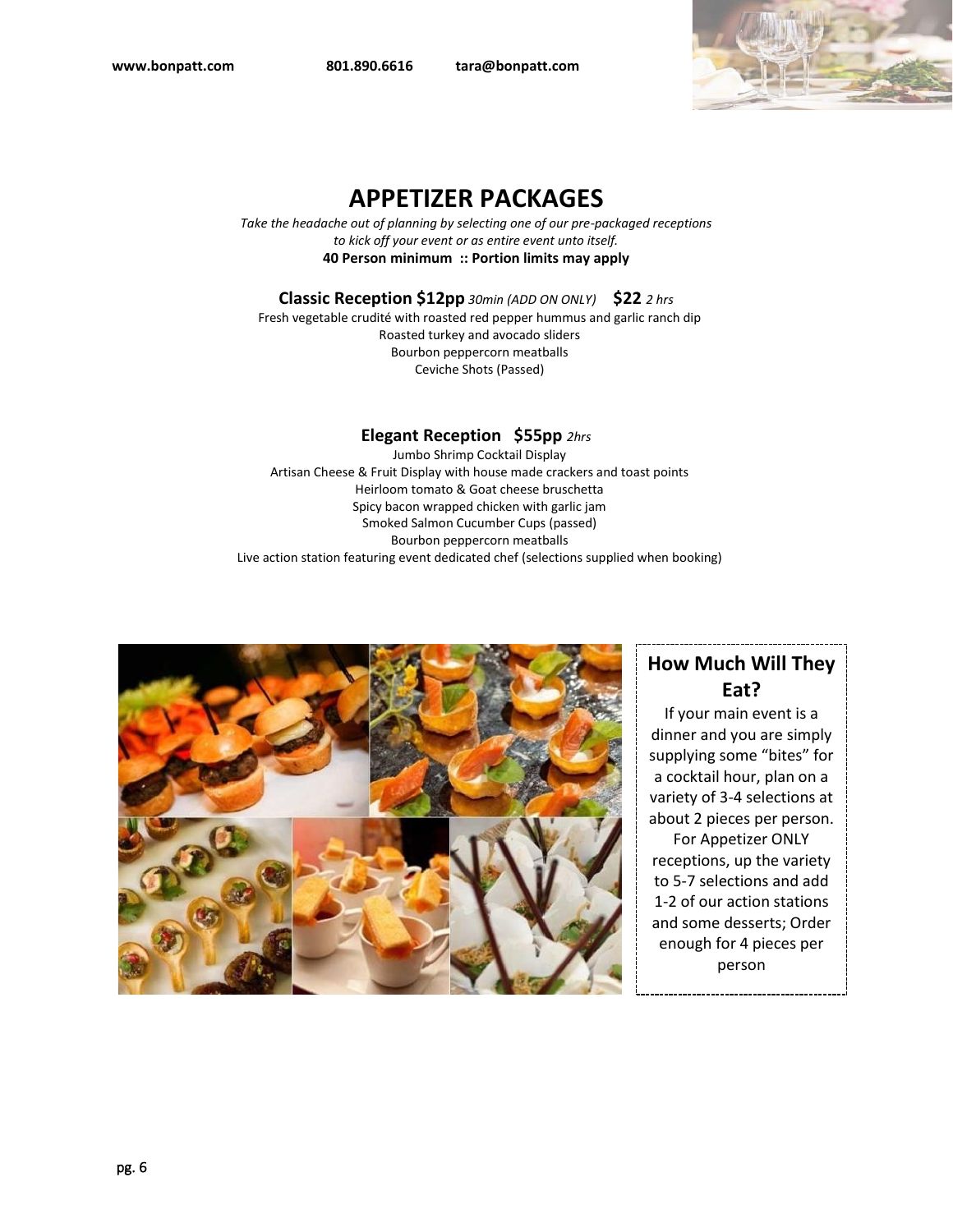**[www.bonpatt.com](http://www.bonpatt.com/) 801.890.6616 tara@bonpatt.com**



## **DINNER BUFFETS**

*Room rental | Food & Beverage minimums may apply All prices are per person and are subject to a 21% service charge and 8.75% Utah state sales tax*

*Each of our dinner buffets includes fresh lemonade, sourdough roll with honey butter*

## **Classic + Steak \$47**

Potato crusted chicken picatta Sliced shoulder steak with sautéed mushrooms Horseradish roasted potatoes Sautéed green beans with toasted almonds Seasonal Fresh Salad Pre-set double chocolate torte with raspberry

## **Steak House \$52**

6oz. Bacon wrapped petite tenderloin steak with peppercorn sauce Parmesan and roasted garlic mashed potato Herb & lemon roasted asparagus Pasta Pomodoro with fresh parmesan Seasonal Fresh Salad Pre-set vanilla bean crème brulee

## **Surf & Turf \$68**

6oz. Bacon wrapped petite tenderloin steak with peppercorn sauce Trio of Baked Creole shrimp Parmesan and roasted garlic mashed potato Herb & lemon roasted asparagus Pasta Pomodoro with fresh parmesan Seasonal Fresh Salad Pre-set vanilla bean crème brulee

## **Signature Prime \$82**

Chef carved slow roasted prime rib au jus with horseradish cream Trio of Shrimp scampi with heirloom tomato Roasted red pepper pesto and feta dressed penne pasta Horseradish roasted potatoes Herb & lemon roasted asparagus Seasonal Fresh Salad Pre-set vanilla bean crème brulee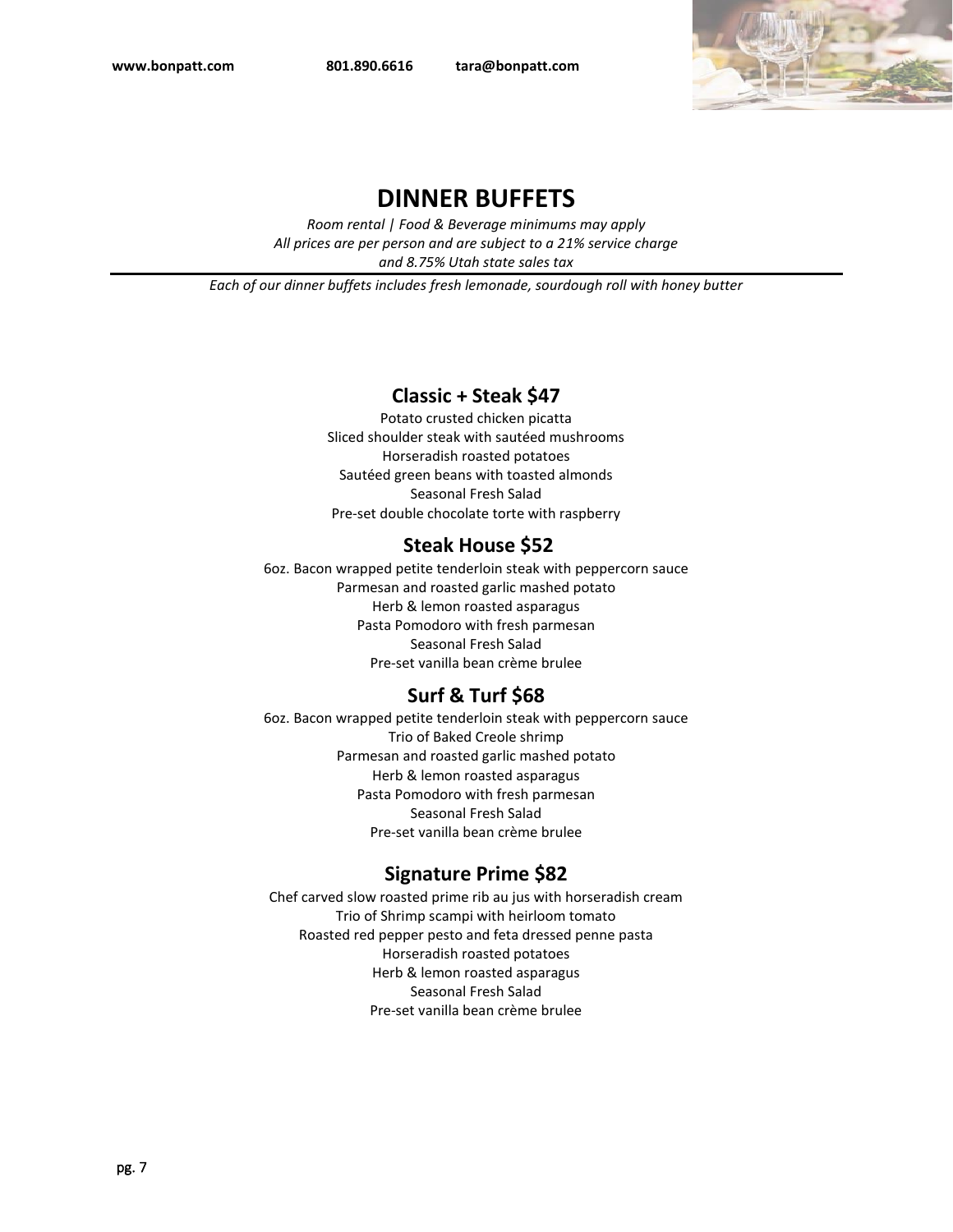

# **PLATED & SERVED DINNERS**

*Minimums may apply*

*All prices are per person and are subject to a 21% service charge* 

*and 8.75% Utah state sales tax*

*Each of our dinner plated & served dinners include lemonade, sourdough roll with honey butter*

## **The Salt Lake \$49**

#### **Fresh Seasonal Salad**

**Entrée Choices**

Bacon Wrapped Tenderloin Medallions *Twin 5oz. medallions with whipped potatoes, lemon grilled asparagus and bourbon peppercorn sauce*

Chicken with Plum Sauce

*Whipped potato, lemon roasted asparagus* 

#### **Dessert**

Chef's fresh dessert selection

## **The Wasatch \$69**

#### **Fresh Seasonal Salad**

#### **Entrée Choices**

12oz USDA Prime Sirloin Oscar

*Our natural prime sirloin topped with a crab cake, asparagus and béarnaise sauce – served with parmesan and roasted garlic mashed potato*

Garlic Shrimp Scampi *Roasted tomato, chardonnay butter, parmesan whipped potato and roasted asparagus*

Buratta Ravioli *Heirloom tomato, arugula, basil, toasted pine nuts, truffle oil and fresh parmesan*

#### **Dessert**

Chef's fresh dessert selection